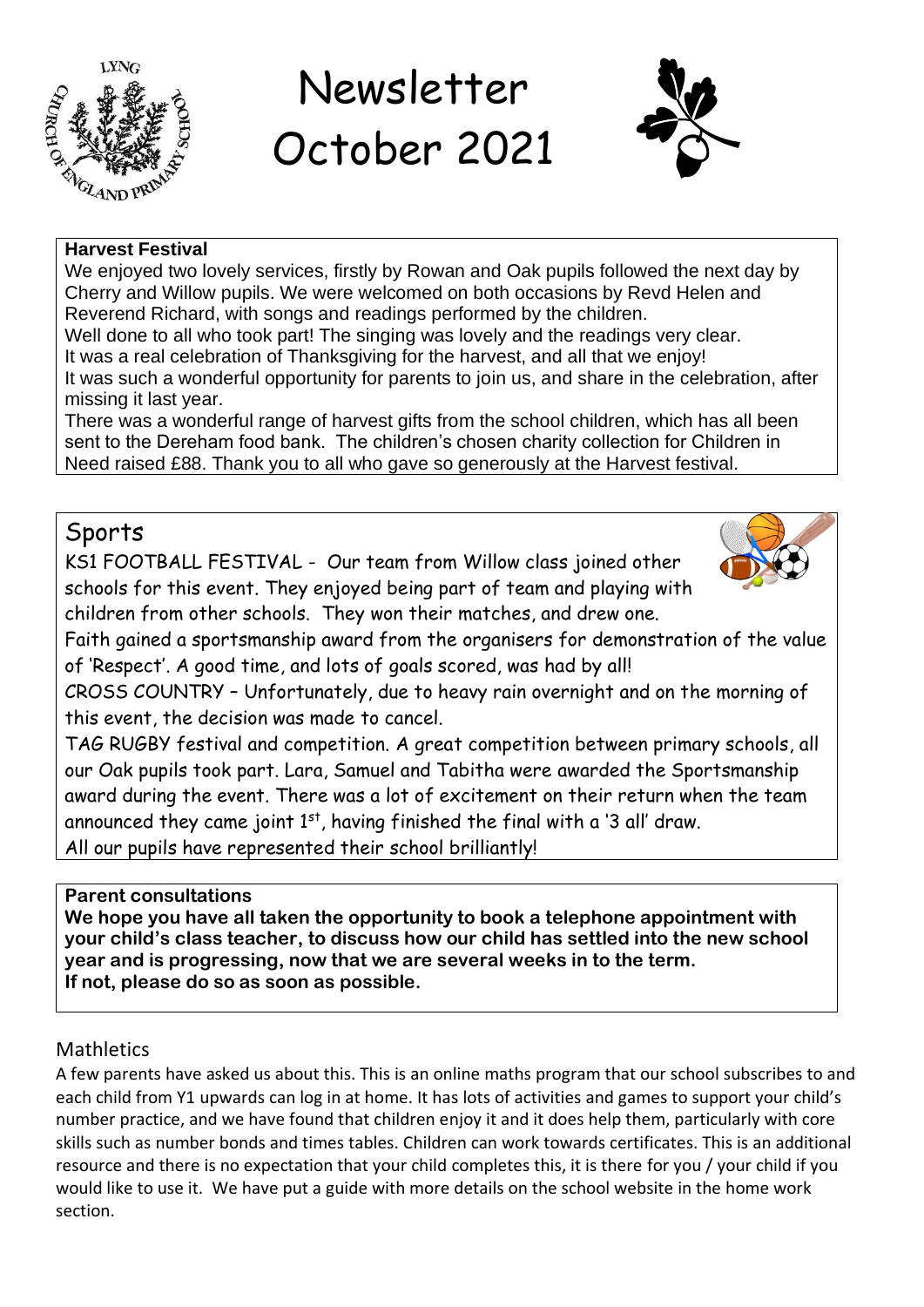Curriculum Visits and visitors

Willow class have enjoyed a visit from Reverend Helen as part of their learning in RE, and found out Christian beliefs about God.

Cherry class visited the church. They found crosses, a candle, a very high ceiling, a place where the reverend speaks and long seats called 'pews', and a 'font' with water for christening a baby.

Oak class enjoyed a visit to the Norwich Museum as part of their Ancient Egyptians learning. They met a 19<sup>th</sup> century archaeologist, created Egyptian style jewellery and learned about mummification.

Rowan class have visited Gressenhall museum to find out about life in the Stone Age. They had an active day learning 'whittling' skills, grinding wheat, making shelters and exploring artefacts.

# **Pupil Voice**

#### **School Council**

The children have voted and we now have a School Council with representatives from Willow, Rowan and Oak. They have had their first meeting and are already thinking about ways they would like to improve the school.

### **Healthy Bodies Healthy Minds Team**

We have also a new group in school called the Healthy Bodies Healthy Minds Team. They will be helping our children to remember and use the 5 ways to Well Being, to keep minds and bodies healthy.

#### **Anti-bullying week**

We will be taking part in this national event during the week beginning 15 November. This year's theme is 'One Kind Word'. All classes will take part in age related learning, with Oak class creating a Play in a Day on  $12<sup>th</sup>$  November to kick start the week.

#### **Remembrance**



We will be having some time in school to learn and reflect on 11 November and Remembrance Sunday.

There will be poppies and other items such for sale from Monday 8 November.

#### **Children in Need**



Also in November, we have BBC Children in Need Charity fundraising. The children have voted to support this charity, and so we will be taking part. Their theme is 'Together We Can', so we are proposing an outdoor event, a 'Pudsey Power Walk' to help us feel good and energised! As it will be outdoors, we plan to invite a parent/ carer to join in with your child/

children on a walk within the school grounds. This will take place on November 19. More details will follow after half term, but do put a note in your diaries. If you can't make the walk, FOLS will be busy baking cupcakes to sell, and we will also have Pudsey wristbands and other Pudsey items to buy… so there will be different ways you can contribute if you would like to make a donation.